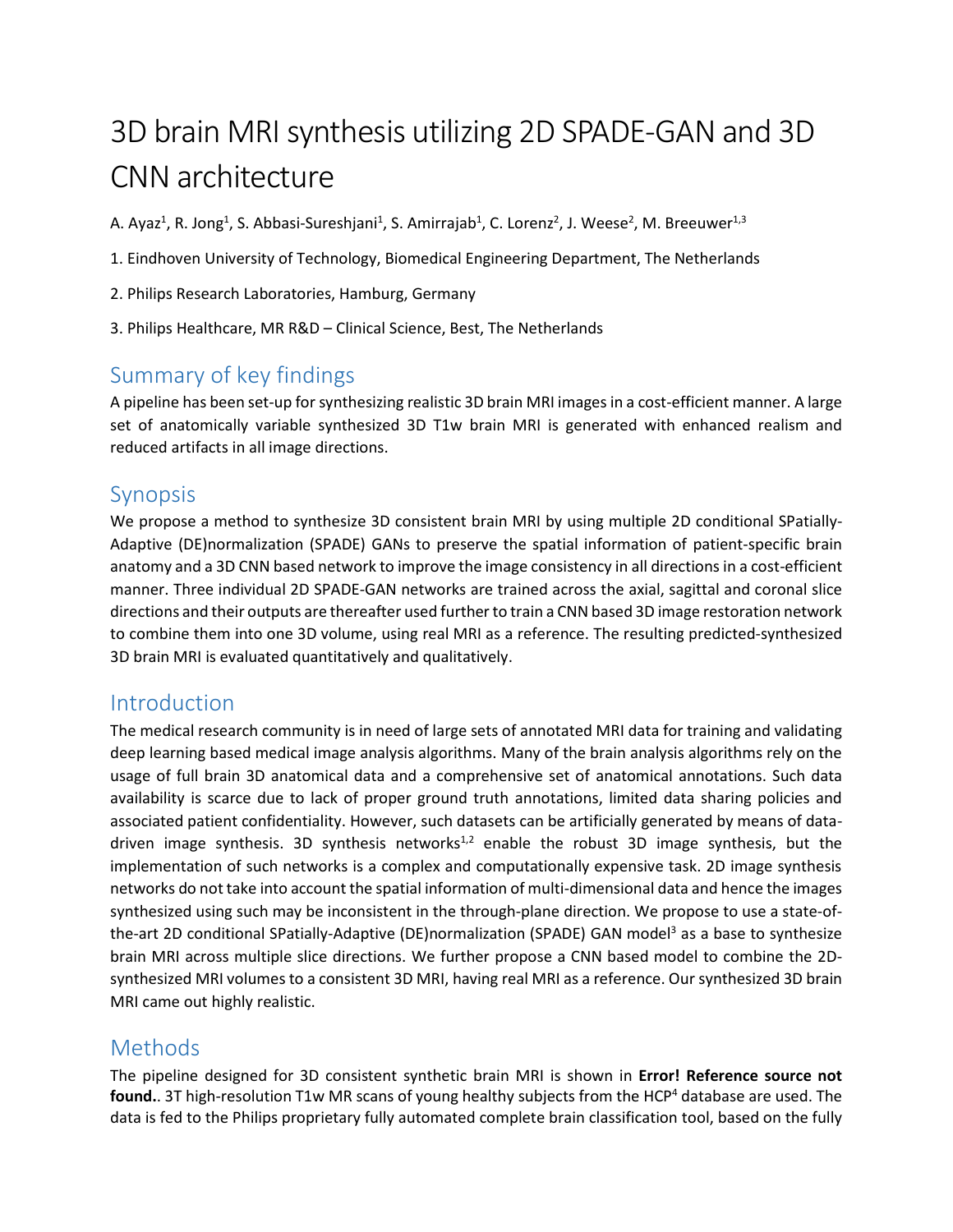convolutional network architecture that process images at multiple scales and different fields of view<sup>5</sup>. The structural data along with the computed labels are used for training image synthesis networks. A matrix size of 256x320 having 256 slices across sagittal and an isotropic resolution of 0.7mm for image and label set is used for training all image synthesis networks.

The 2D SPADE GAN is trained using the Adam optimizer with learning rate of 0.0002, batch size of 12 on four (04) NVIDIA TITAN Xp GPUs. The rest of the training parameters, the architectures of the generator and discriminator and the losses are the same as in Park et al<sup>3</sup>. Three separate 2D SPADE GANs are trained while slicing across axial, sagittal, and coronal direction respectively. At inference, multi slice 2D brain MRI volumes are synthesized for a set of labels that are not seen by the network during training. The training and inference data is kept same for all three image synthesis networks.

The output synthetic volumes are further used as 3 channel input to train a 3D CNN shown in Figure 2, while the associated real MRI volumes are used as target output volumes. A patch wise approach is used to train the network using patches of 32x32x32 voxels and an overlapping of 50% in all directions. The output 3D patches are merged to form a 3D MRI volume. Mean Square Error (MSE) is used as a loss function. The network is trained using the Adam optimizer with learning rate of 0.001, batch size of 50 on one NVIDIA GeForce 2080 GPU.

The final predicted volumes are evaluated qualitatively and quantitatively by comparison with the real 3D MRI volumes. Intensity profiles and image quality metrics of Structural Similarity Index (SSIM), MSE and Peak Signal to Noise Ratio (PSNR) are computed. A visual experiment is made showing real and our synthesized 3D MRI volumes as random slices in all directions. Readers are asked to rate the image quality on a scale of 1-5 varying from Very Good (as 1) to Very Poor (as 5). The responses are recorded for the visual quality assessment.

# Results and Discussions

Single subject middle slices across all axis of generated and real samples are shown in Figure 3. Synthetic 2D MRI samples synthesized across axial, coronal, and sagittal plane are only close to the real MRI volume in the direction the network is trained on respectively but are blurry and missing detailed brain features along with some unwanted artifacts in the other, non-trained directions. However, our CNN-predicted 3D brain MRI and real brain MRI are extremely similar to each other across all directions. It is worth mentioning that these images are obtained for unseen data for both GAN and CNN networks at inference time.

Image quality metrics of our final synthesized-predicted MRI volumes when compared to the real for brain only structures are listed in Figure 4a. The metrics show low MSE and high SSIM and PSNR. The intensity profiles drawn in real and predicted MRI volume across all planes, as shown in Figure 4b, also show a close match. Visual image quality ratings from 2 readers are presented as a frequency chart in Figure 4c, showing overall high and almost same scorings for both real and predicted MRI volumes.

# Conclusion

Using our proposed synthesis pipeline, highly realistic appearing 3D brain MRI volumes are generated without increasing the computational cost associated with 3D synthesis networks. CNN based combination of synthesized samples across different slice directions, while having real MRI as a reference, removes the slice incoherency and artifacts for images synthesized across individual 2D SPADE-GAN networks.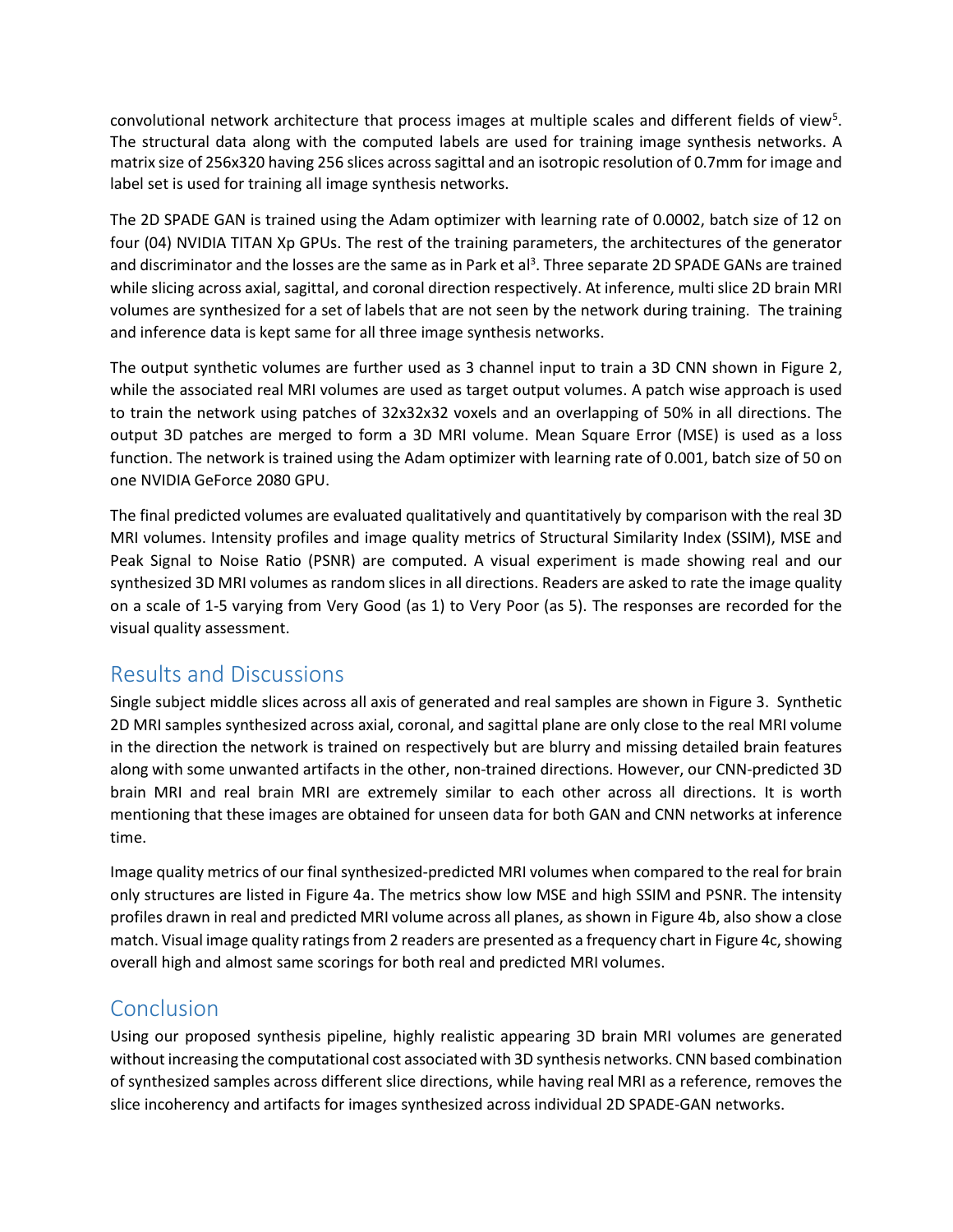# Acknowledgements

This work has been supported by openGTN (opengtn.eu) project grant in the EU Marie Curie ITN-EID program (project 764465).

#### References

- 1. Kwon, Gihyun, et al. "Generation of 3D brain MRI using auto-encoding generative adversarial networks." *International Conference on Medical Image Computing and Computer-Assisted Intervention*. Springer, Cham, 2019.
- 2. Lan, Haoyu, et al. "SC-GAN: 3D self-attention conditional GAN with spectral normalization for multimodal neuroimaging synthesis." *bioRxiv*, 2020.
- 3. Park, Taesung, et al. "Semantic image synthesis with spatially-adaptive normalization." *Proceedings of the IEEE Conference on Computer Vision and Pattern Recognition*, 2019.
- 4. Van Essen, David C., et al. "The WU-Minn human connectome project: an overview." *Neuroimage*, 2013.
- 5. Brosch, Tom, and Axel Saalbach. "Foveal fully convolutional nets for multi-organ segmentation." *Medical Imaging*, 2018.



*Figure 1: The pipeline designed for 3D consistent synthetic brain MR images, making use of isotropic patient-specific phantoms, multiple 2D SPADE-GANs and a 3D CNN.*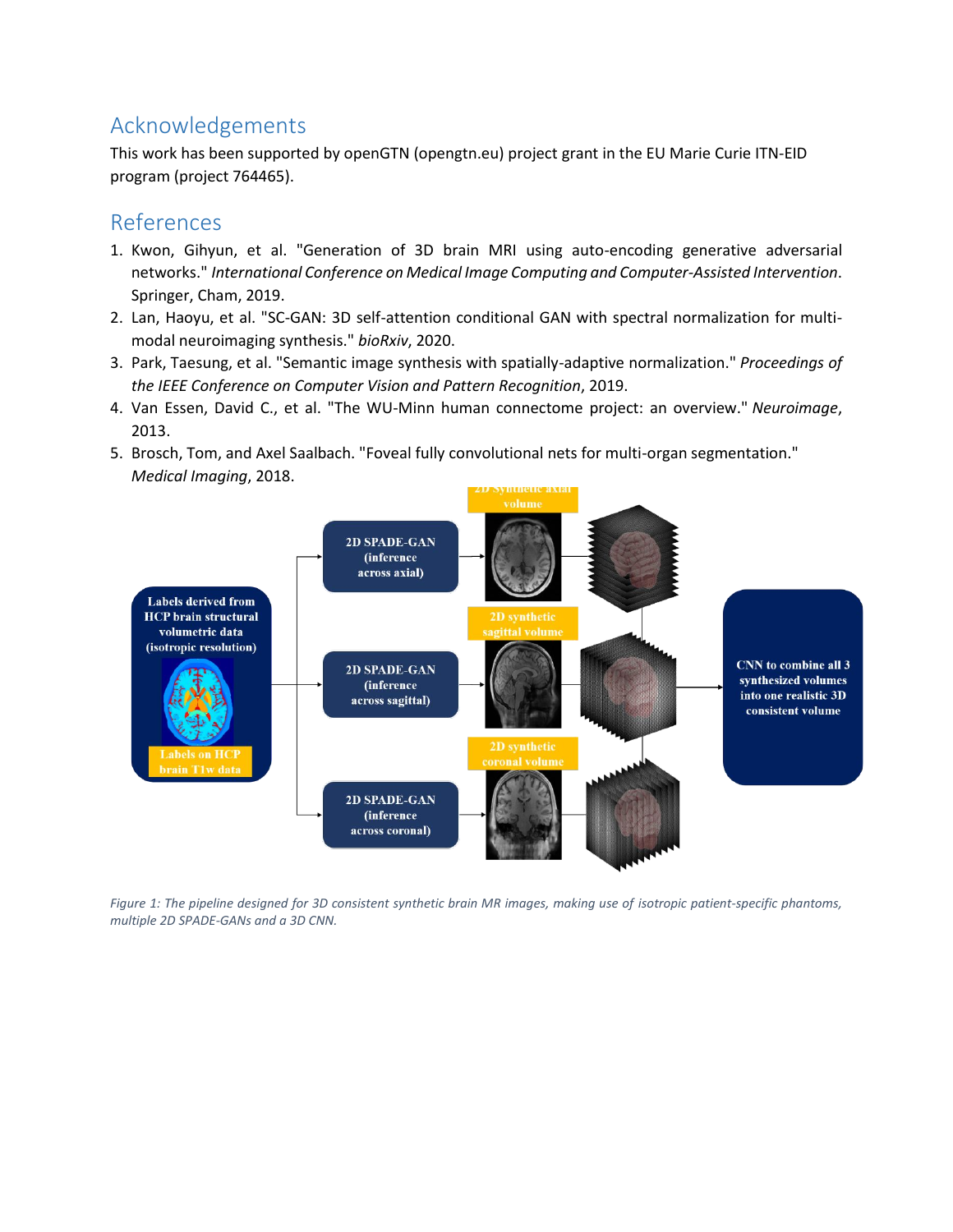

*Figure 2: Our proposed 3D CNN architecture built on top of the multi input synthesized volumes with a paired real MRI volume as an output. The 3 channel inputs are 3D patches (of size 32x32x32) from axial, sagittal and coronal synthesized volumes from respective 2D SPADE-GANs.*



*Figure 3: Real and synthesized samples of normal brain T1w MRI across middle axial, sagittal and coronal slices.(A) Synthetic 3D MRI samples synthesized across axial, (B) coronal, and (C) sagittal plane. (D) Our CNN predicted 3D consistent MRI volume. (E) Paired real MRI sample. (F) Ground truth labels used for synthesis.*